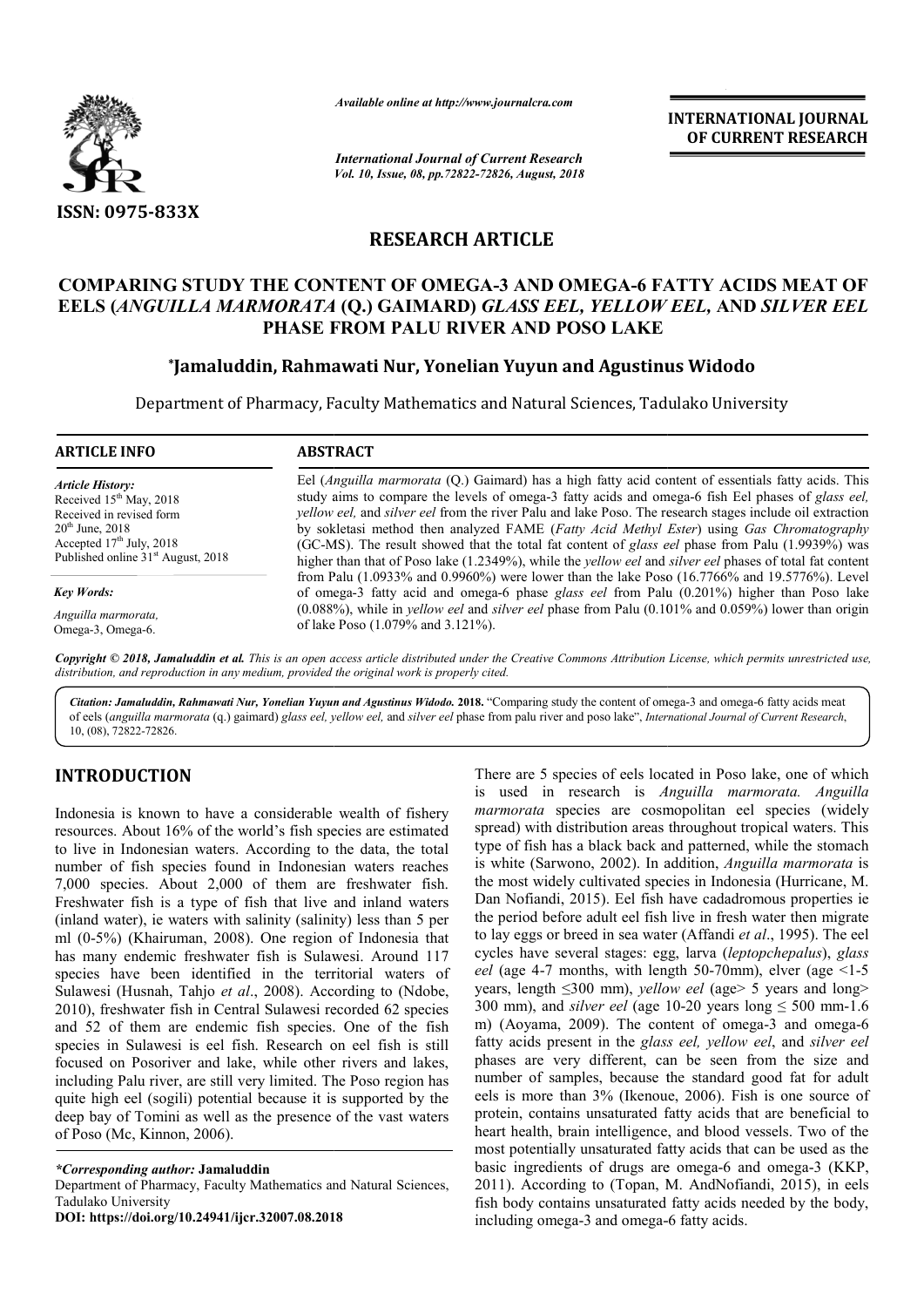The unsaturated fatty acids included in the omega-3 group, *linolenic acid*, EPA, and DHA, are also called essential fatty acids (Bahar, 2006). Based on their chemical structure, *eicosapentanoic acid* has 20 carbon chains and 5 double bonds, *docosahexaenoic acid* has 22 carbon chains and 6 double bonds, and *α-linolenic acid* has 18 carbon chains and 3 double bonds (Collins, 2010). Omega 6 is a polyunsaturated fatty acid having its first double bond at the 6th position. Omega 6 is one of the essential fatty acids. Essential fatty acids actually consist of *linoleic acid* (AL) or *linoleic acid* (LA), *linolenic acid* (ALN) or *linolenic acid* (ALA) as well as *arachidonic acid* or *arachidonic acid* (AA). Fatty acids are distinguished according to the amount of carbon they contain: short-chain fatty acids (6 carbon atoms or less), medium chain (8 to 12 carbon), long chains (14 – 18 carbon), and very long chains (20 carbon atoms or more). Fatty acids composed of carbon chains that bind all the hydrogen they can bind to are called saturated fatty acids. Fatty acids containing one or more double bonds which can be said to be an additional hydrogen atom are called unsaturated fatty acids. Monounsaturated fatty acids contain one double bond, while the polyunsaturated fatty acids contain two or more double bonds (Almatsier, 2003).

The two most potent types of unsaturated fatty acids that can be used as medicinal substances are omega-3 and omega-6. Omega-6 fatty acids can prevent the occurrence of constriction of blood vessels caused because attached to cholesterol in the inner walls of blood vessels. While the benefits of omega-3 fatty acids for the body, among others, to improve the endurance of heart muscle cells from damage, dilute blood viscosity, lower LDL (*Low Density Lipoprotein*), and increase HDL (*High Density Lipoprotein*), as well as for bone health (Mensink & Katan, 1992). Analysis of omega-3 fatty acid composition and omega-6 fish of Sidat (*Anguilla marmorata* (Q.) Gaimard) was done qualitatively and quantitatively using gas chromatography instrument (GC). To identify the fatty acid components by equating the retention time of the sample with the fatty acid retention time of FAME standard (*Fatty Acid Methyl Ester*) Mix which is known with certainty the type of fatty acids (Panagan, A, T., Heni, Y., Mila, 2011).

## **MATERIALS AND METHODS**

**Materials:** Materials used in this research include: hexane, sodium hydroxide (NaOH), methanol, boron trifluoride (BF3), saturated sodium chloride (NaCl), n-hexane  $(C_6H_{14})$ , ice cubes, and FAME (*Fatty Acid Methyl Ester*) Mix.

**Sample Preparation:** The samples used in this study were eel (*Anguilla marmorata* (Q.) Gaimard) *glass eel, yellow eel,* and *silver eel* phase taken from Posolake and Palu river. The fish are put into *sterofoam* containers containing ice cubes before processing to be extracted. Next, the sample was washed and drained. The drained sample is then dried using an oven at 60 ° C. Sugarfish (*Anguilla marmorata*) is dried for 24 hours. After the sample is dry, the sample is blended to a powder, then stored in room temperature (20-25  $\degree$  C) in a stainless steel container.

## **Fat Level Analysis**

**Pre Extraction Methods for Analysis of Fat Levels:** Weigh the sample of eel powder (*Anguilla marmorata*) *glass eel* phase, *yellow eel*, and *silver eel* obtained from Posolake and Palu river as much as  $1.5 \pm 0.0005$  gram (W1).

Then dry soxcap capsule containing sample and aluminum cup using oven at  $105 \pm 2$  ° C for 2 hours. After drying, weigh the aluminum cup (W2 pre). Then dried again using oven for 2 hours at  $105 \pm 2$  ° C. Further cooled in the desiccator and mount the timble on the *soxtecextraction* unit, then remove the aluminum cup and grab the cellulose timble, then re-fabricate the aluminum cup at  $105 \pm 2$  ° C until the solvent evaporates, then weigh the aluminum cup to determine its weight (W3 pre).

> Calculation : % fat level =  $\frac{W_3 \, pre - W_2 \, pre}{W_1}$  x 100%

**Hydrolysis Methods (Extraction) Sample for Analysis of Fat Levels:** Weigh the sample of eel powder (*Anguilla marmorata*) *glass eel* phase, *yellow eel*, and *silver eel* obtained from lake Poso and river Palu as much as  $1.5 \pm 0.0010$  gram (W1). Then enter into soxcap*capsule* that already contains the filter. Then dry the *capsule*soxcap containing the sample and the aluminum cup using the oven at  $105 \pm 2$  ° C for 2 hours. After drying, weigh the aluminum cup (W2 hid). Then place the capsule on the *carousel* and insert the HCl 3M into the beaker until the 'R' mark. Next, place the *extraction vessel* on the hot plate and condenser on the beaker lid. Then heat to boiling (full heat), lower the heat regulator to 7.5 when the acid reagent has boiled, then heat for 1 hour. When the hydrolysis process is complete, turn off the heat regulator and remove the acid solution inside the beaker. After the acid solution runs out, enter double RO water, then wash the *carousel* in double RO water up to 3 times until the pH is about 6.7-7. Then lift the *carousel stand*, grab the *carousel stand capsule* and move it to the tissue to remove the remaining water. Move the *capsule* to drying stand and dry on microwave oven with DEFROST temperature for 15 minutes. Lift the *capsule* out of the microwave oven and plug the timble on the bottom of the *capsule*. Then push the filter until the position of the filter is tilted or perpendicular. Then attach the adapter to the *capsule*, then put the *capsule* on the *soxtec extraction* unit. When finished, remove the aluminum cup and dry it at  $105 \pm 2$  ° C. Then cool on desiccator, then weigh aluminum cup (W3 hid).

Calculation:

% fat level = 
$$
\frac{W_3 \text{ hid} - W_2 \text{ hid}}{W_1}
$$
 x 100%

**Analysis of Fatty Acids Sample:** Samples obtained from the previous stage were derivatized into fatty acid methyl esters. The methylation stage is intended to form the derived compounds from fatty acids to their methyl esters. The fatty acids are converted into other methyl or alkyl esters before being injected into gas chromatography. The fat extract was weighed 0.0375 grams and added 2 ml of 0.5 M NaOH (0.5 g of NaOH dissolved in 25 ml of methanol), then heated in a water bath at 100 ° C for 20 min. Further cooled and then added 14% BF3 in methanol (14 grams of BF3 added methanol to 100 ml) and reheated at 100 ° C for 20 min. Chill and shake until 30 ° C then add 2 ml of saturated NaCl, then divortek for  $\pm$  2 minutes and add n-heksan, then divortek back for  $\pm$  2 minutes. Further stuck at room temperature. Take a layer of nhexane methyl ester, transfer it into a 10 ml measuring flask and dilute it and squeeze it with n-hexane. Prior to injecting methyl esters into gas chromatographic tools for the analysis of fatty acid compositions of the samples, the standard FAME (*Fatty Acid Methyl Ester*) standard solution Mix is diluted and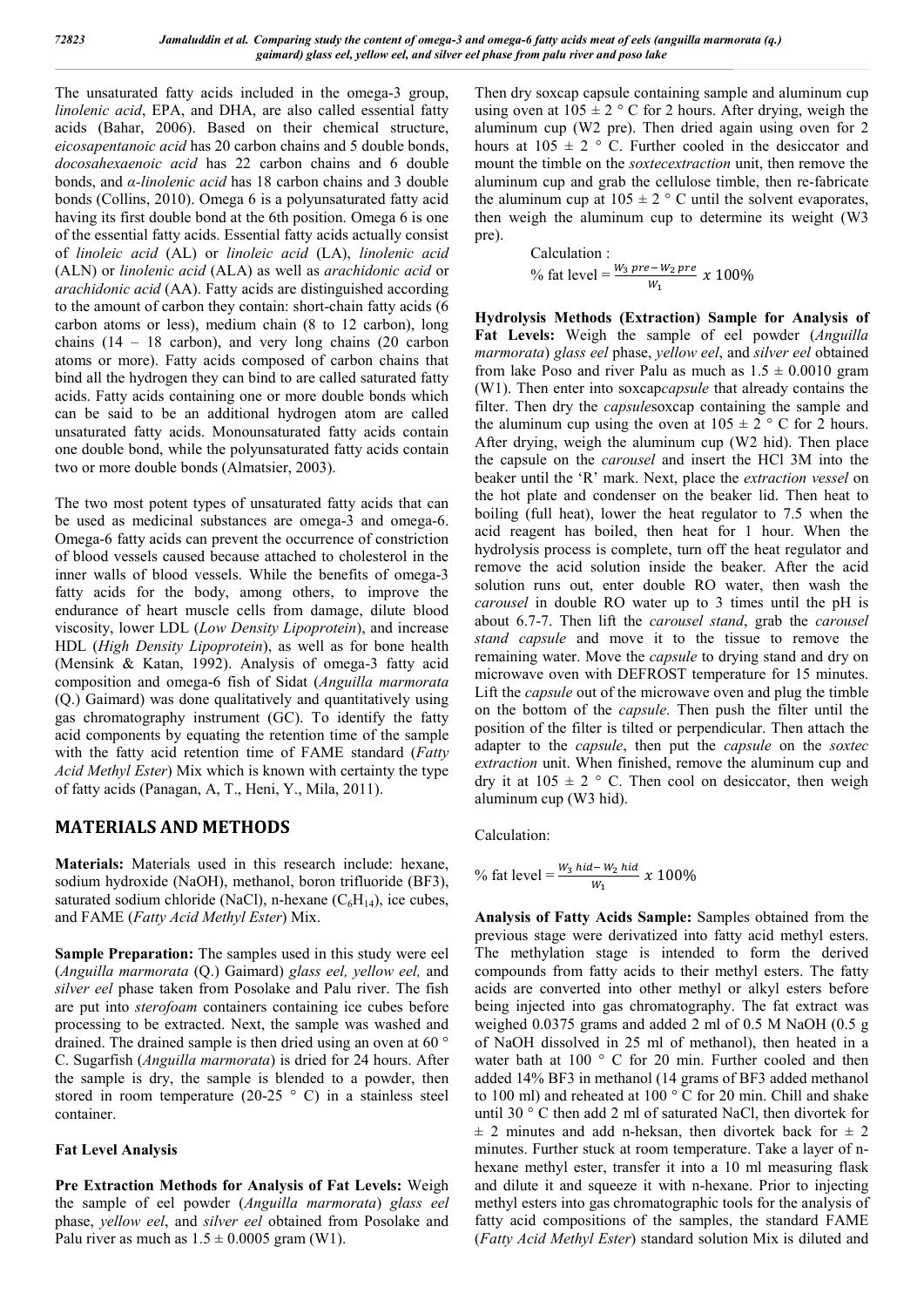nitrated to n-hexane in a 10 ml measuring flask containing 500 μl of standard solution. The fatty acids present in the methyl esters will be identified by the FID (*Flame Ionization Detector*) detector or the flame ionization detector and the existing response will be recorded through the chromatogram. The fatty acid identification was performed by injecting 1 $\mu$ l standard solution then 1 μl of the sample solution in the gas chromatographic tool.

Calculation:

total area per fatty acid component x total fatl total area of total fatty acids  $%$  fatty acids  $=$ 

**Data Analysis:** The analysis used is independent sample T Test, it is said there is significant difference of fatty acid value if T test result is  $P \le 0.05$ 

## **RESULTS**

The result of total fat content of the fish meat samples using the soxhlet extraction method was performed, where the samples were tested by 1 test in each sample to obtain total fat content. Graph of total fat content of extraction results can be seen in Figure 1 (legends) and the analysis of omega-3 and omega-6 fatty acid compositions was performed using the Gas Chromatography (GC) tool Shimadzu GC-2010 Plus to know the composition of omega-3 fatty acids and omega-6 fish flesh of *glass eel, yellow eel,* and *silver eel*. Analysis of the composition of omega-3 and omega-6 fatty acids in the sample was classified as polyunsaturated acid. The results of omega-3 and omega-6 fatty acid content analysis can be seen in Table1 (legends).

#### **DISCUSSION**

The present research was conducted to compare the amount of omega-3 fatty acids and omega-6 fish meat of Sidat (*Anguilla marmorata* (Q.) Gaimard) *glass eel, yellow eel*, and *silver eel* phases of Palu and Poso lakes. In the body eel contains unsaturated fatty acids needed by the body, including omega fatty acids. Fat or fish oil has special features in terms of fatty acid composition. Fish fats contain polyunsaturated fatty acid polyunsaturated fatty acids (PUFAs) which include omega-3 and omega-6 fatty acids which are essential fatty acids the body needs to maintain optimal health (Sunarya, 1993). Omega-3 fatty acids are one of the unsaturated fatty acids that can not be converted into cholesterol in the body, so it can be said omega-3 lowers blood cholesterol levels (Suptijah, 1999). Omega-6 fatty acids are polyunsaturated fatty acids that have their first double bond at the 6th position. Omega-6 is one of the essential fatty acids. Omega-6 deficiency can cause hair loss, skin disorders such as eczema, and liver fat infiltration (Diana, 2012). The needs of fatty acids can be met by consuming animal fats such as sea fish and fresh fish. Fish samples used in this research are eel fish taken from Paluriver and Poso lake, sampling technique in Palu River and Poso lake is done by using purposive sampling method (Soewarno, 1987). Eel fish (*Anguilla marmorata* (Q.) Gaimard) used in this research are *glass eel* phase (50-60 mm), *yellow eel* (300- 400 mm), and *silver eel* (500-600 mm). Captured fish are stored in *sterofoam* containers containing ice cubes as a temporary preservative for the fish not to rot easily before the next process (Indrawati *et al*, 2016). This study was conducted to analyze the composition of omega-3 and omega-6 fatty

acids using gas chromatography tool, which was previously done by using oil socculation. Selection of soxhletasi method is based on the advantages of this method when viewed from the time as well as the solvent used. The time used is relatively short and the solvent used is relatively small, when compared with other extraction methods (Nurhasnawati, 2017). In addition, the method of socletation is also the most effective for extracting oil because with this method almost 99% oil in the sample can be extracted. Therefore, the removal of the oil component is carried out by the method of socletation (Fessenden, 1991). The use of gas chromatography in fatty acid composition analysis is because it is suitable for separating the components of fatty chemical compounds (Rubiyanto, 2017), where fat has different vapor points based on the fatty acid composition contained therein. This is in accordance with the working principle of a gas chromatographic tool which separates the compounds based on different vapor points (Gandjar and Rohman, 2010). Oil is known to have a high vapor point due to its constituent substance in the form of triacylglycerol. Therefore, before being analyzed by gas chromatography, each sample of transesterified fish oil forms a unit of methyl ester fatty acid known as FAME (*Fatty Acid Methyl Ester*) which has stable and volatile properties (Gandjar and Rohman, 2010).

Solution total fat content of fish meat of Sidat (*Anguilla marmorata* (Q.) Gaimard) phase of *glass eel, yellow eel*, and *silver eel* from river Palu and lake Poso showed a very significant difference can be seen in Figure 1, total fat content of fish fishSidat phase *yellow eel* and *silver eel* from Poso lake is higher than the origin of Palu river, whereas total fat content of fish flesh of *glass eel* phase from lake poso is lower than the origin of river hammer. Differences in total fat content of fish can be affected by several factors including feed type, species, body size, fishing location, water temperature, and season (Visentainer *et al*, 2007). According to Ngadiarti *et al* (2013), the difference in total fat content due to chemical physics factors can be influential. In the physics process is affected by heating, because heating damages the structure of the network so that the oil glands are released. For chemical factors, it is affected by the solvent used during the extraction of the material. The oil content increases with the increase of distillation operating temperature and because of the higher temperature the water movement is bigger, so that all of the oil contained in the tissue will be extracted in even greater quantities. According to (Stansby, M, E., and Olcott, H, 1963), fish can be classified into several classes based on the composition of fatty acids, one of which is low fat content if it contains <5% fat. The results of Eel, *glass eel, yellow eel*, and *silver eel* are 0.088-0.201g / 100g, 0.101-1.079g / 100g, 0.059- 3.121g / 100g, which can be classified as low fat content fish.

The results of omega-3 fatty acid analysis of fish meat of Sidat (*Anguilla marmorata* (Q.) Gaimard) phase of *glass eel, yellow eel*, and *silver eel* from Paluriver can be seen in Table 1. From the results obtained it is known that fish flesh of *glass eel* phase Eel from Palu river contains omega-3 fatty acid compared to Poso, while *yellow eel* fish and eel *silver eel* from Palu river contains fewer omega- 3 compared to the origin of Lake Poso. Omega-3 fatty acids are polyunsaturated fatty acids consisting of 18 carbons with 3 double bonds on the 3rd carbon chain of metal (CH3). Including omega-3 fatty acids are *linolenic acid, eicosapentaenoic acid* (EPA), and *docosahexaenoic acid* (DHA) (Devi, 2010). Omega-3 fatty acids can lower blood cholesterol in various lipoprotein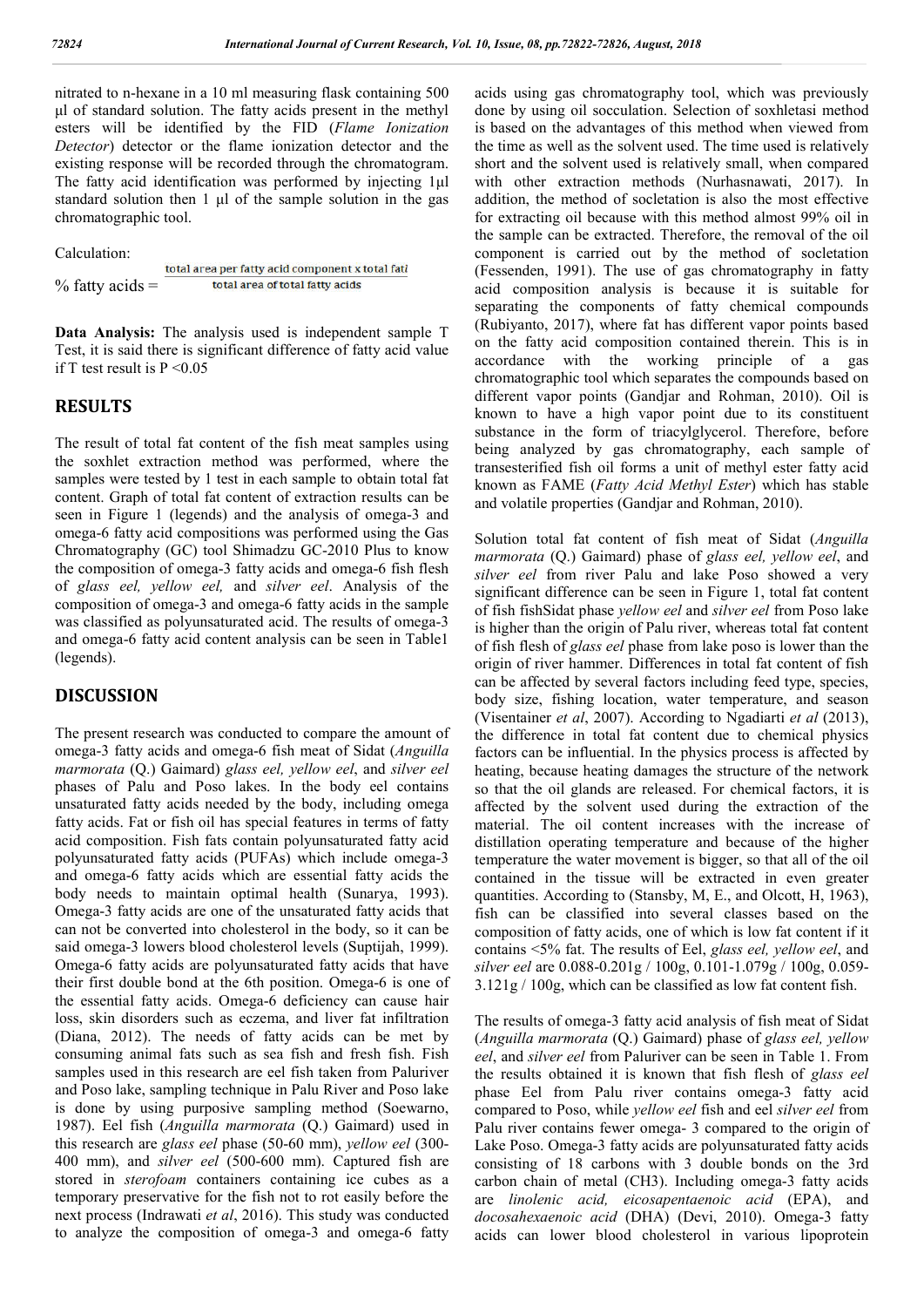fractions, including cholesterol in LDL (*low density lipoprotein*) cholesterol (Khomsan, A., Anwar, 2008). Benefits of omega-3 for the body, namely the growth of brain cells. When the lack of omega-3 fatty acids, the nerves in the brain will lack energy for growth and development process so that it can interfere with the work and brain function. Another benefit is the vision organs and bones. Omega-3 deficiency in a person can cause the eyes become blurred and disturbing vision. Another benefit is to keep blood vessels and heart cells, overcome joint diseases, maintain and maintain skin health. The body needs about 300 mg of omega-3 per day (Graha, C, 2010). The results of omega-6 fatty acid analysis of fish meat of Sidat (*Anguilla marmorata* (Q.) Gaimard) phase of *glass eel, yellow eel*, and *silver eel* from Paluriver can be seen in Table 1. From the results obtained it is known that fish flesh of *glass eel* phase Eel from Palu river contains omega-6 fatty acid compared to Poso lake, while fish of *yellow eel* and *silver eel* from Palu river contain fewer omega-6 fatty acid compared to origin of Poso lakes. Omega-6 fatty acids are polyunsaturated fatty acids consisting of 18 carbons with 2 double bonds on the 6th carbon chain of metal (CH3). Including omega-6 fatty acids are *linoleic acid*, and *arachidonic acid* (Devi, 2010). Omega-6 function for the body is to maintain blood viscosity so that when injured does not cause bleeding, supports kidney performance, fight inflammation caused by pathogen infection, support smooth muscle performance, maintain skin integrity (Lingga, 2012).

The composition of omega-3 fatty acids and omega-6 fish flesh of g*lass eel, yellow eel*, and *silver eel* from Palu and Poso lakes are found in Table 1, where fish flesh of *glass eel* phase phases the Palu contains more omega-3 and omega-6 fatty acids than Poso origin, whereas in the *yellow eel* and *silver eel* phases the Palu origin contains fewer omega-3 and omega-6 fatty acids than originally from Poso. The differences in the results of omega-3 and omega-6 fatty acids obtained from the sample can be influenced by the composition of the fat types consumed from the environment (Lebcanc, *et al*., 2006). Differences can also be caused because the nutrient content in each fish varies depending on internal and external factors. Internal factors such as species or species of fish, age and reproductive phases in fish. External factors, in the form of factors that exist in the living environment of fish in the form of habitat, availability of feed and quality of waters where live fish (Aziz, *et al*., 2013). Sidat (*Anguilla marmorata*(Q.) Gaimard) origin of the Paluriver in the *glass eel* phase contains 3 types of omega-3 fatty acids and 2 types of omega-6 fatty acids. The *yellow eel* phase contains 1 type of omega-3 fatty acids and 2 types of omega-6 fatty acids. The *silver eel* phase contains 2 types of omega-6 fatty acids and contains no omega-3 fatty acids. While the origin of lakePoso, *glass eel* phase contains 3 types of omega-3 fatty acids and 2 types of omega-6 fatty acids. The *yellow eel* phase contains 1 type of omega-3 fatty acids and 3 types of omega-6 fatty acids. The *silver eel* phase contains 2 types of omega-3 fatty acids and 3 types of omega-6 fatty acids. Each of them has a different concentration ratio although most are found with the same type of omega-3 and omega-6 fatty acids. Differences in the profile of omega-3 and omega-6 fatty acids from each fish can be influenced by several factors, ie species, geographic feed and the age and size of the fish (Ozogul, Y., Simsek, A. Balikci, E., Kenar, 2012). In the sample of fish flesh of *glass eel* phase, omega-3 and omega-6 are dominant are *linoleic acid, docosahexaenoic acid*, and *eicosapentaenoic acid*. In the *yellow ee*l phase, omega-3 and omega-6 fatty acids are the

dominant ones are *linoleic acid, arachidonic acid*, and *linolenic acid*. In the *silver eel* phase, omega-3 and omega-6 fatty acids are the dominant *linoleic acid, gamma-linolenic acid*, and *arachidonic acid*. *Eicosapentaenoic acid* (EPA) is an omega-3 fatty acid group that can reduce the risk of coronary heart disease. *Arachidonic acid* is an eicosanoid in the body that is the ingredient for the formation of prostaglandins as an inflammatory agent (Ginanjar, R. G., Indra, T. M and Reza, 2015). The result of statistical data of T test is not paired, it is said there is difference of fatty acid if anova test result is P <0.05. The content of omega-3 and omega-6 fatty acids in the fish flesh of *glass eel* phase from Poso and Palu river showed significant differences, ie*eicosapentaenoic acid*, *docosahexaenoic acid*, and *linoleic acid*, while those showed no significant differences, *linolenic acid* and *arachidonic acid*. In the *yellow eel* phase, which showed significant differences, ie*docosahexaenoic acid, linoleic acid, gamma-linolenic acid*, and *arachidonic acid*, whereas no significant difference was found, *linolenic acid*. In the *silver eel* phase, there were significant differences, namely *linolenic acid, linoleic acid, gamma-linolenic acid*, and *arachidonic acid*, whereas there was no significant difference, ie*docosahexaenoic acid*. Fish containing protein, vitamins, minerals, carbohydrates and fats can be a source of nutrients for the body. According to ((FAO), 2010), recommended the consumption of fat PUFA (*polyunsaturated fatty acid*) per day can be given up to 6-11g / 100g of total energy intake. Needs of fatty acids per day can be obtained by eating fish that have a variety of Sidat type fatty acids.

#### **Conclusion**

The total fat content of eel meat has a difference which in the *glass ee*l phase total fat content of eel meat from Palu (1.9939% w / w) is higher than Poso lake  $(1.2349\% \text{ w} / \text{ w})$ , while in *yellow eel* and *silver eel*phase total fat content from Palu (1.0933% w / w and 0.9960% w / w) was lower than that of Poso lake (16.777% w / w and 19.578% w / w). Fatty acid content contained in fish flesh of *glass eel, yellow eel*, and *silver eel* from Palu and Poso lakes are different, wherein omega-3 and omega-6 fatty acids in *glass eel* phase from Palu (0.201%) more high compared to the origin of lake Poso (0.088%), while in the *yellow eel* and *silver eel* phases from Palu (0.101% and 0.059%) lower than the origin of Poso lakes (1.079% and 3.121%).

#### **Acknowledgement**

The authors thank to PT. Angler BioChemlab, Surabaya, Indonesia for analysis of level omega-3 and omega-6 fatty acids.

## **REFERENCES**

- Almatsier, S. 2003. Prinsip Dasar Ilmu Gizi. jakarta: gramedia pustaka utama.
- Aoyama, J. 2009. 'Life History and Evolution of Migration in Catadromus Eel Genus Anguilla'.
- Aziz, A, F., Nematollahi, A., Siavash., Saei-Dehkordi, S. 2013. 'Proximate Compotition and Fatty Acid Profile of Edible Tissues of Capoeta Damascina (Valenciennes, 1842) Reared In Freshwater and Brackish Water'.
- Bahar, B. 2006. Memilih dan Menangani Produk Perikanan. jakarta: gramedia pustaka.